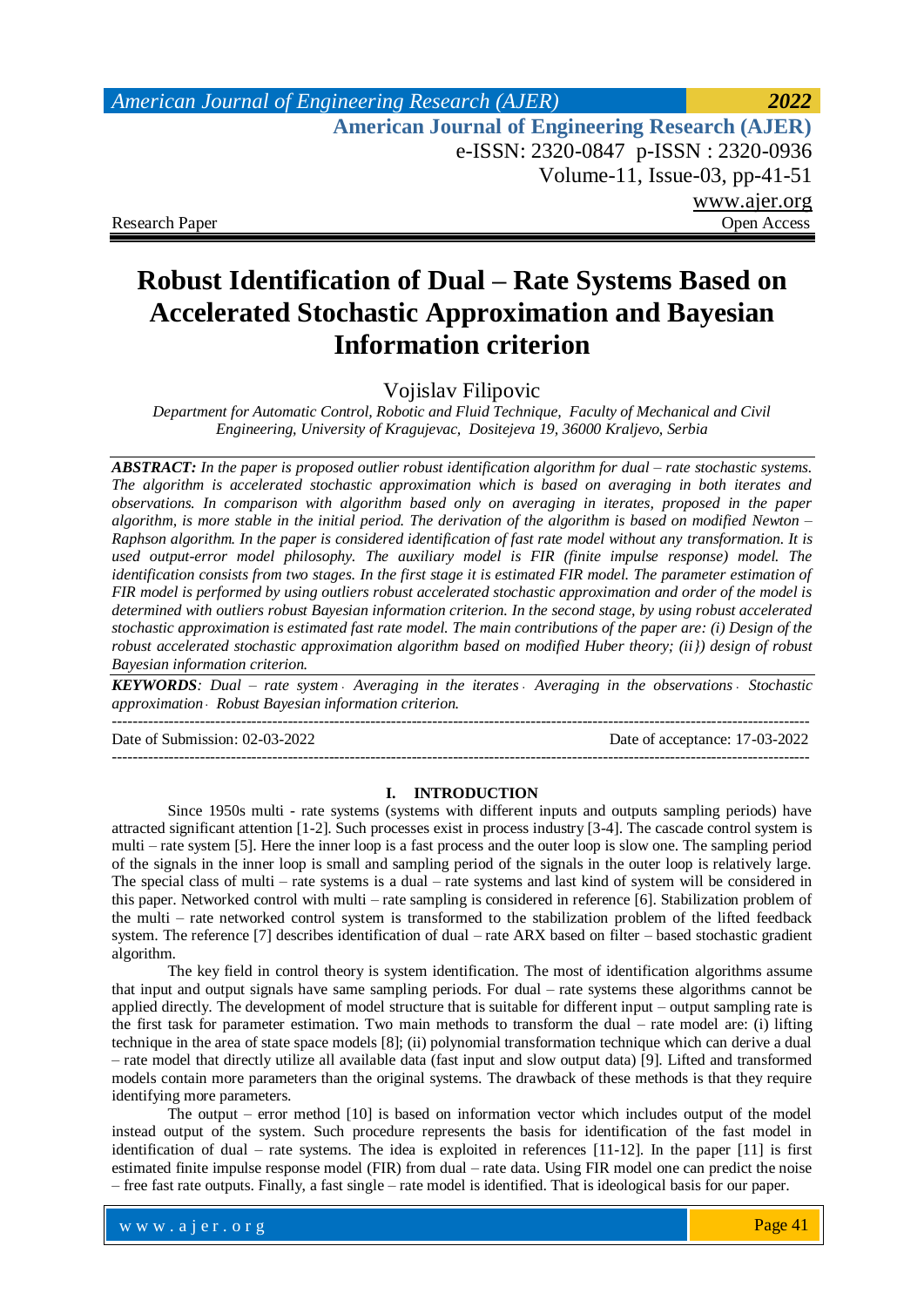The original stochastic approximation algorithm [15] is simple for implementation but has slow convergence rate. The main research effort is to improve speed of convergence of stochastic approximation. The significant step in such directions is made by Polyak [14]. That is now well known averaging of the iterates [15]. Here the gain in the stochastic approximation is selected to be larger than gain in classical procedure [13]. Further improvement is based on simultaneously average iterates as well as observations [16]. So is given accelerated stochastic approximation.

It is well known that the structure identification of the model can be done by information criterions. Many information criterions exist. Very often the Bayesian information criterion (BIC) is used [17-18].

In this paper we considered case when population of observations include outliers. The main mathematical machinery for such case is a robust statistics [19]. In that case the main tool for design of identification algorithms is a Huber`s loss function which depends from least favourable probability density for disturbance. This function is only first order differentiable making it impossible to use Newton – Raphson method. To overcome the above problem in this paper is introduced smooth version of the Huber`s loss function (pseudo Huber`s loss function) which have derivatives of all degrees [20-21]. In this paper is proposed Newton – Raphson procedure which includes observations averaging [16]. In the algorithm for first derivative the modified Huber`s loss function (includes observation averaging) is used and for second derivative the modified pseudo – Huber`s loss function is used. The given algorithm is extended with averaging in iterates. So is given algorithm with averaging in both iterates and observations.

With above algorithm and robust BIC criterion (based on Huber's loss function) it is formed finite number of alternatives which depend from parameter and dimension of parameter. Minimum of BIC criterion among all alternatives gives estimate of parameter and order of FIR model. The FIR model is used for calculation of noise free outputs. That is the first stage. The second stage is used accelerated robust stochastic approximation algorithm for identification of fast model of considered output-error model.

The main contributions of the paper are

- (i) Outlier robust two stage identification of fast model of dual rate systems.
- (ii) The first stage (identification of FIR model from dual rate data) consists of robust accelerated algorithm, based on averaging in both iterates and observations, and new robust version of BIC criterion
- (iii) By using the estimated FIR model, from first stage, it is possible to predict noise free fast rate output and, in the frame of output-error philosophy, perform identification of fast rate model with robust accelerated stochastic approximation algorithm.

### **II. SOME ACCELERATED STOCHASTIC APPROXIMATION ALGORITHM FOR SYSTEM IDENTIFICATION**

Stochastic approximation algorithm [13] is a very important algorithm for application in different scientific fields (control, signal processing). The main drawback of the algorithm is its slow convergence. A lot of efforts have been put into improvement of rate of convergence of algorithm [22]. Significant step is made by Polyak [14]. In what follows we review some accelerated algorithms. For all of them we consider next regression model

$$
y(k) = \boldsymbol{\varphi}^{T}(k)\boldsymbol{\theta} + e(k)
$$
 (1)

where  $\varphi(k) \in R^m$  is a vector of inputs,  $y(k) \in R^1$  is output,  $e(k) \in R^1$  is a stochastic disturbance and

$$
\theta \in R^m \text{ is a vector of parameters. Standard stochastic approximation has a form}
$$
  

$$
\hat{\theta}(k) = \hat{\theta}(k-1) + a(k) \varphi(k) \left[ y(k) - \varphi^{T}(k) \hat{\theta}(k-1) \right]
$$

(2) For a convergence of procedure (2) the gain  $a(k)$  satisfies next condition

$$
a(k) \to 0 \quad , \quad \sum_{k=1}^{\infty} a(k) = \infty \quad , \quad \sum_{k=1}^{\infty} a^2(k) < \infty, \tag{3}
$$

The common choice for  $a(k)$  is  $a(k) = 1/k$ . We further will consider accelerated stochastic approximation algorithms.

**ALGORITHM I**: Averaging in the iterates [14]

The idea here is to generate a sequence of rough estimate using higher gain  $a(k)$  first and then take arithmetic

averages of the resulting iterates. The algorithm has a form  
\n
$$
\hat{\theta}(k) = \hat{\theta}(k-1) + a(k) \hat{\phi}(k) \left[ y(k) - \hat{\phi}^T(k) \hat{\theta}(k-1) \right]
$$
\n(4)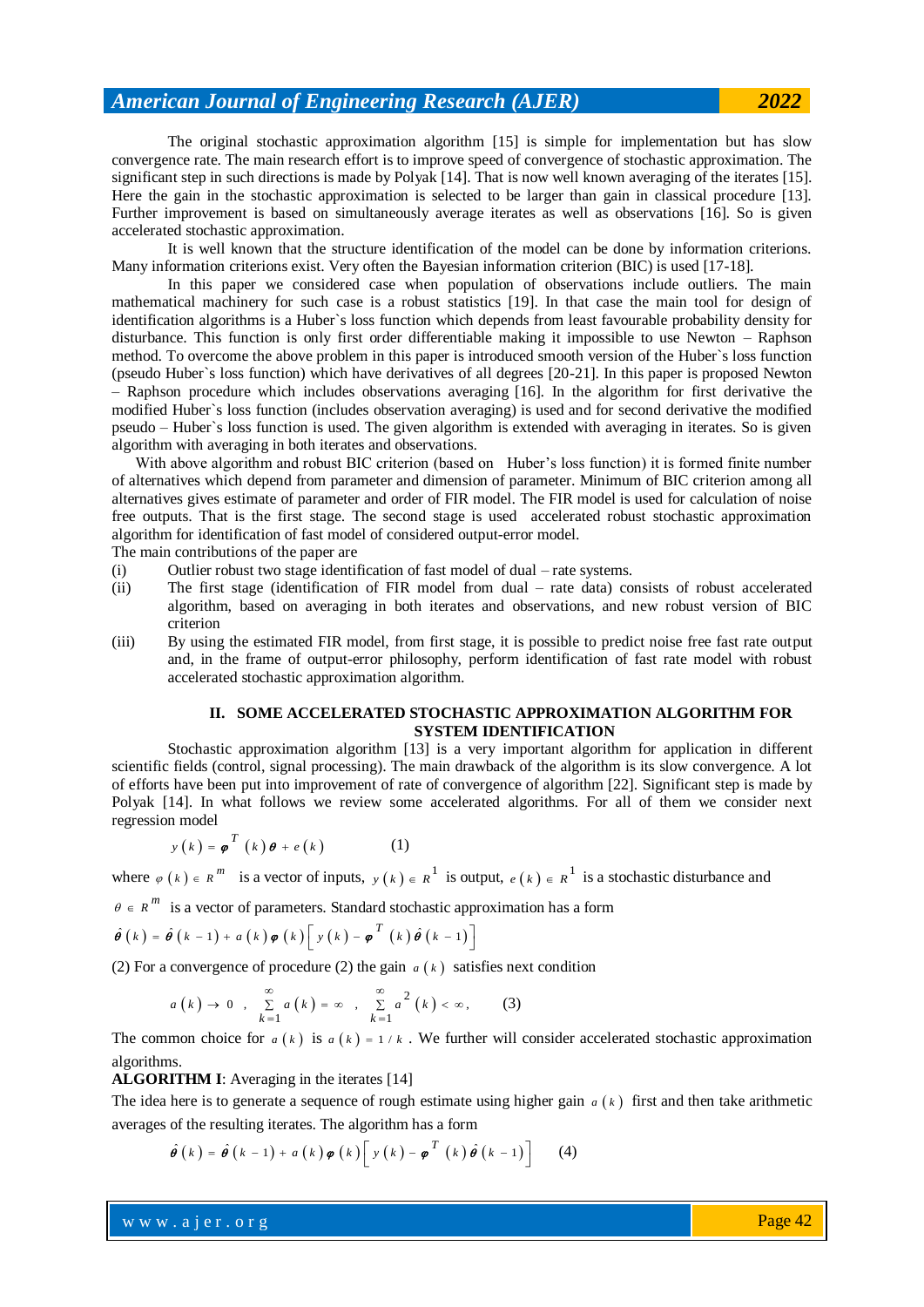$$
\bar{\theta}(k) = \frac{1}{k} \sum_{i=1}^{k} \hat{\theta}(i)
$$
 (5)  

$$
\frac{a(k)}{a(k+1)} = 1 + o(a(k)) , a(k) \to 0 , \sum_{i=1}^{\infty} a(k) = \infty
$$
 (6)

The common choice of gain  $a(k)$  is

$$
a(k) = \frac{1}{n^{\gamma}} , \frac{1}{2} < \gamma < 1
$$
 (7)

In reference [14] it is supposed that stochastic disturbance  $e(\cdot)$  is independent. The more general case of disturbance is considered in reference [15].

**ALGORITHM II**: Averaging in iterates and feedback [24]

The algorithm (4) – (5) is "off– line" in the sense that value  $\vec{\theta}$  ( $k$ ) is not used in relation (4). To overcome that

problem in reference [24] is proposed next algorithm.  
\n
$$
\hat{\theta}(k) = \hat{\theta}(k-1) + a(k) \varphi(k) \left[ y(k) - \varphi^{T}(k) \hat{\theta}(k-1) \right] +
$$
\n
$$
+ a(k) A(\vec{\theta}(k-1) - \hat{\theta}(k-1)) , A > 0
$$
\n(8)

where  $a(k)$  and  $\overline{\theta}(k)$  are given with relations (7) and (5).

That modification improves rate of convergence of stochastic approximation algorithm.

**ALGORITHM III**: Averaging in both iterates and observations [16]

In the Algorithm I and Algorithm II the averaging should be carried out after the iterations have passed the transient period [14]. Namely, taking averages in the first a few iterations may result in poor performance and create large errors. Owing that fact to improve initial performance of the algorithm is very important and algorithm with average in both iterates and observations appear to be more stable in the initial period. The algorithm has a form

n has a form  
\n
$$
\hat{\theta}(k) = \hat{\theta}(k-1) + a(k) \sum_{i=1}^{k} \varphi(i) \left[ y(i) - \varphi^{T}(i) \hat{\theta}(i-1) \right]
$$
\n
$$
\overline{\theta}(k) = \frac{1}{k} \sum_{i=1}^{k} \hat{\theta}(k)
$$
\n(10)

where  $a(k)$  is given with relation (7).

#### **III. ROBUST ACCELERATED STOCHASTIC APPROXIMATION ALGORITHM**

In this part of the paper we define the two stage procedure for identification of dual – rate models. The main goal is to identify a fast single – rate model. Let us suppose that discrete model has a next form

$$
y(k) = x(k) + e(k) \qquad (11)
$$

where  $y(k) \in R^{\perp}$  is output of the system,  $e(k)$  is stochastic disturbance and  $x(k)$  is given by next relation

$$
x(k) = P(q^{-1})u(k)
$$
 (12)

where  $y(k) \in R^1$  is input signal and  $q^{-1}$  is time delay operator  $q^{-1}x(k) = x(k-1)$ . In relation (12)  $P(q^{-1})$  is the discrete transfer function of the corresponding single – rate system. The function  $P(q^{-1})$  has a form

$$
P(q^{-1}) = \frac{B(q^{-1})}{A(q^{-1})}
$$
 (13)  

$$
B(q^{-1}) = b_1 q^{-1} + ... + b_m q^{-m}
$$
,  $A(q^{-1}) = 1 + a_1 q^{-1} + ... + a_n q^{-n}$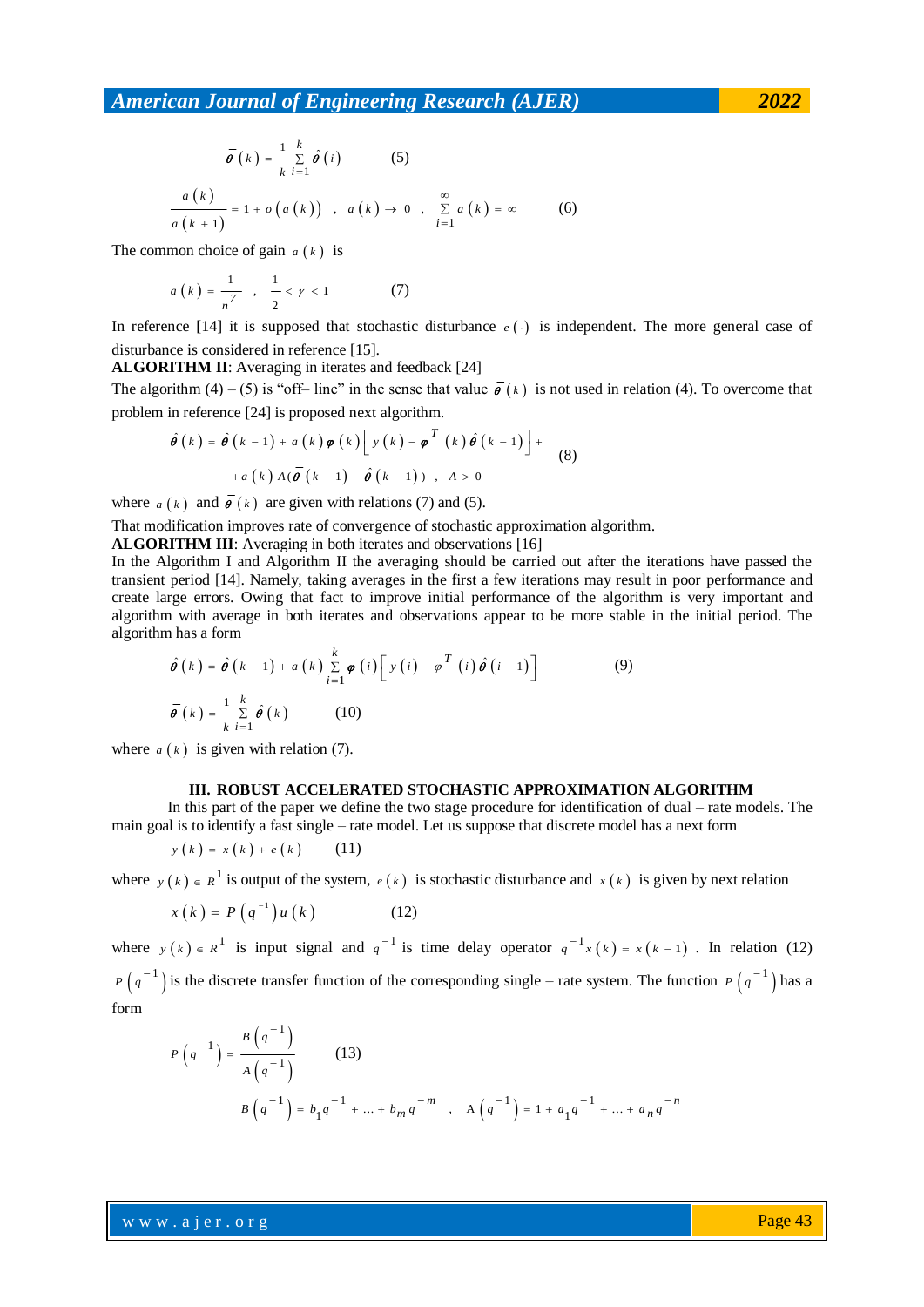Let us suppose that available input – output data are  $\{u(k), k = 0, 1, 2...\}$  at the fast rate and  $\{y(k\Delta), k = 0, 1, 2...\}, \Delta \ge 2$  is integer, for slow rate. The inter sample outputs are  $y(k\Delta + i)$ ,  $i = 0, 1, 2...$ ,  $\Delta - 1$  not available.

Now we will present two stage identification procedure for fast rate model.

*First stage (identification of FIR model)*

Here we find the equivalent FIR model for next model

$$
y(k) = \frac{B\left(q^{-1}\right)}{A\left(q^{-1}\right)}u(k) + e(k) \tag{14}
$$

Let us assume that finite impulse response model  $G(q^{-1})$  can be used as equivalent presentation of model

(14)

$$
y(k) = G\left(q^{-1}\right)u(k) + e(k) \qquad (15)
$$

where

$$
G\left(q^{-1}\right) = g_1 q^{-1} + g_2 q^{-2} + \dots + g_p q^{-p} \tag{16}
$$

The vector form of the model (15) is

$$
y(k) = \boldsymbol{\varphi}^{T}(k)\boldsymbol{\theta} + e(k)
$$
 (17)

where

$$
\theta = \left[ g_1, g_1, ..., g_p \right]^T \in R^p
$$
  

$$
\varphi(k) = \left[ u(k-1), u(k-2), ..., u(k-p) \right]^T \in R^p
$$

The identification of  $\theta$  in model (17) in the dual – rate setting is possible if we replace  $k$  with  $k \Delta$  and model (17) becomes.

$$
y(k\Delta) = \boldsymbol{\varphi}^T (k\Delta) \boldsymbol{\theta} + e(k\Delta)
$$
 (18)

It is supposed that population of observations contains the outliers. In such case relevant assumption that a priori

known class of distributions to which belongs disturbance. The class of distributions is\n
$$
P_{\varepsilon} = \left\{ P : P = \left( 1 - \varepsilon^* \right) N_D + \varepsilon^* G \quad , \ G \text{ is symmetric} \right\} \tag{19}
$$

where  $\epsilon^* \in [0,1)$  is the contamination degree, G is an arbitrary symmetric distribution and  $N_D$  is a normal distribution

$$
N_{D}(x) = \frac{1}{\sqrt{2\pi}} \int_{-\infty}^{x} e^{-\frac{t^{2}}{2}} dt
$$
 (20)

The contamination model (19) for probability densities has a form<br> $P = \int_R p \cdot R = (1 - s^*) N = (0 - \sigma^2) + s^* g(s)$  (21)

$$
P_{\varepsilon} = \left\{ p : p = \left( 1 - \varepsilon^* \right) N p \left( 0, \sigma_N^2 \right) + \varepsilon^* g \left( e \right) \right\} \tag{21}
$$

where

$$
N\left(0, \sigma_N^2\right) = p\left(e\right) = \frac{1}{\sqrt{2\pi}\sigma_N} \exp\left\{-\frac{e^2}{2\sigma_N^2}\right\} \tag{22}
$$

The robust identification algorithm design is based on robust statistics [19] framework. Important ingredient here is the least favorable probability density for a class of probability densities (21)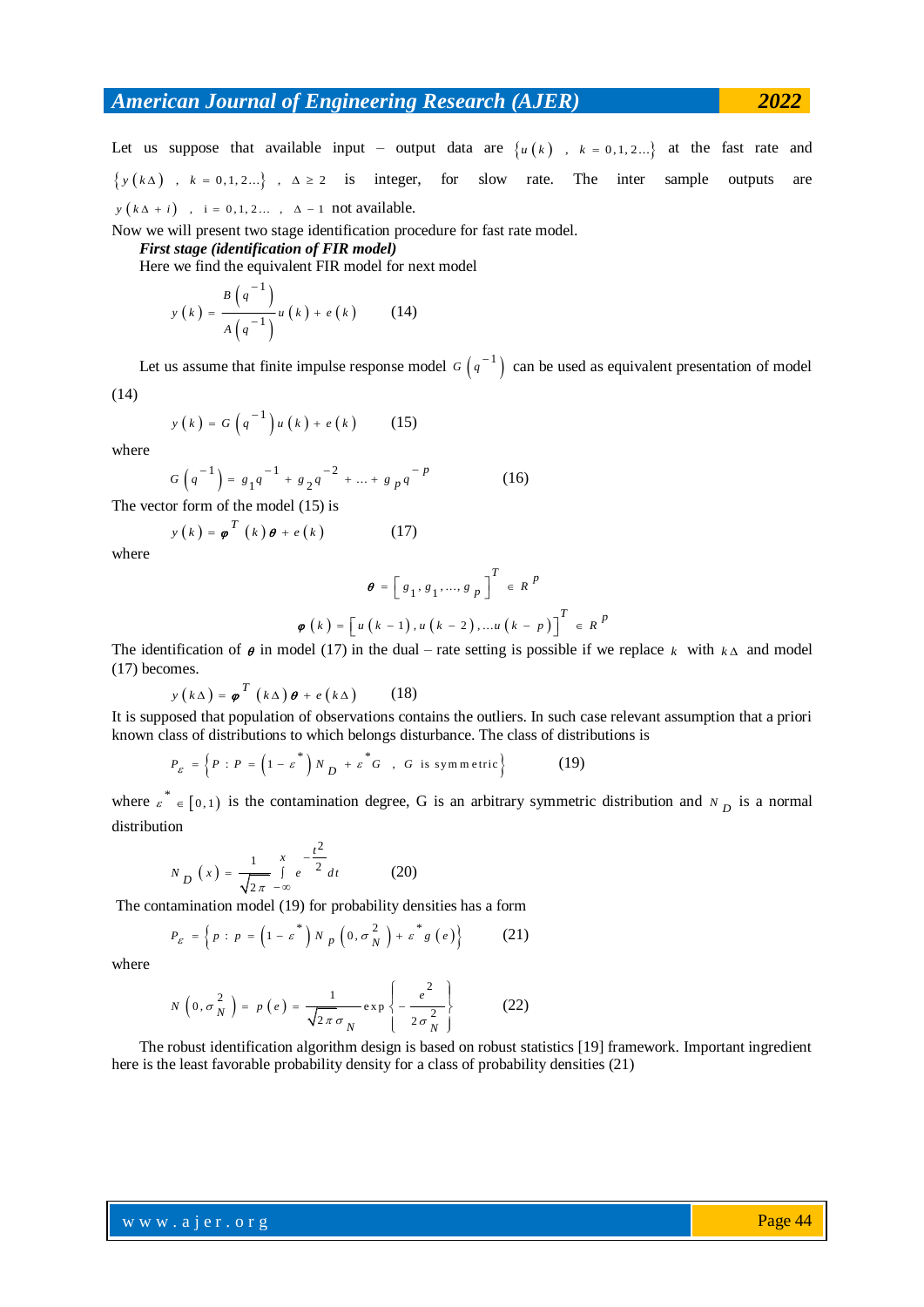$$
p^*\left(e(k\Delta)\right) = \begin{cases} \frac{1-\varepsilon^*}{\sqrt{2\pi}\sigma_N} \exp\left\{-\frac{e^2(k\Delta)}{2\sigma_N^2}\right\} & , & |e(k\Delta)| \le k_{\varepsilon} \\ \frac{1-\varepsilon^*}{\sqrt{2\pi}\sigma_N} \exp\left\{-\frac{k_{\varepsilon}}{\sigma_N^2}\left(|e(k\Delta)|-\frac{k_{\varepsilon}}{2}\right)\right\} & , & |e(k\Delta)| > k_{\varepsilon} \end{cases}
$$
(23)

where the relationship between the contamination degree  $\varepsilon^*$  and parameter  $k_{\varepsilon}$  of Huber's function is given with next relations

$$
\frac{2\Phi_N(k_{\varepsilon})}{k_{\varepsilon}} - 2\Phi_N(k_{\varepsilon}) = \frac{\varepsilon^*}{\varepsilon - 1}, \quad \Phi_N(x) = \frac{1}{\sqrt{2\pi}} \int_{-\infty}^x e^{-\frac{y^2}{2}} dy \qquad (24)
$$

Good choice for robust algorithms is  $k_{\varepsilon} \in [2, 4]$ 

The Huber loss function is

$$
\Phi\left(\varepsilon\left(k\Delta\right)\right)=-\log p^*\left(e\left(k\Delta\right)\right)\bigg|_{e\left(k\Delta\right)=\varepsilon\left(k\Delta\right)}
$$
 (25)

where

$$
\varepsilon (k\Delta) = y (k\Delta) - \boldsymbol{\varphi}^T (k\Delta) \hat{\boldsymbol{\theta}} (k\Delta - \Delta) \qquad (26)
$$

and  $\hat{\theta}$  ( $k \Delta$ ) is estimate of parameters  $\theta$ .

From relation (23) and (25) it follows that  
\n
$$
\Phi\left(\varepsilon\left(k\Delta\right)\right) = \begin{cases}\n\frac{\varepsilon^2\left(k\Delta\right)}{2\sigma_N^2} + \log \frac{\sqrt{2\pi}\sigma_N}{1-\varepsilon^*} , & \left|\varepsilon\left(k\Delta\right)\right| \le k_\varepsilon \\
\frac{k_\varepsilon}{\sigma_N^2}\left|\varepsilon\left(k\Delta\right)\right| - \frac{k_\varepsilon}{2}\right) + \log \frac{\sqrt{2\pi}\sigma_N}{1-\varepsilon^*} , & \left|\varepsilon\left(k\Delta\right)\right| > k_\varepsilon\n\end{cases}
$$
\n(27)

Derivation of  $\Phi(\cdot)$  is a Huber's function

$$
\psi\left(\varepsilon\left(k\Delta\right)\right) = \begin{cases} \varepsilon\left(k\Delta\right) & , & \left|\varepsilon\left(k\Delta\right)\right| \leq k_{\varepsilon} \\ k_{\varepsilon} & , & \left|\varepsilon\left(k\Delta\right)\right| > k_{\varepsilon} \end{cases}
$$
 (28)

From relation (28) it follows that Huber function is not differentiable in the two points  $((k_{\varepsilon})$  and  $(-k_{\varepsilon}))$ . It means that Huber loss function (25) is only first – order differentiable and it follows that is not applicable to second order method (such is a Newton – Raphson algorithm, which is considered in this paper). Therefore we take a smooth version of the Huber loss function (pseudo Huber's loss function) which has derivatives of all degrees [21].

In our case pseudo - Huber loss function has a form  
\n
$$
\Phi_p(\varepsilon(k\Delta)) = k_{\varepsilon} \left( \sqrt{(k_{\varepsilon})^2 + \varepsilon^2 (k\Delta)} - k_{\varepsilon} \right) + \log \frac{\sqrt{2\pi} \sigma}{1 - \varepsilon}
$$
(29)

The functions  $\Phi(\cdot)$  and  $\Phi_p(\cdot)$  are close [20-21]. The derivatives of loss function  $\Phi_p(\cdot)$  are

$$
\psi_{p}(\varepsilon(k\Delta)) = \Phi'_{p}(\varepsilon(k\Delta)) = \frac{k_{\varepsilon}\varepsilon(k\Delta)}{\sqrt{(k_{\varepsilon})^{2} + \varepsilon^{2}(k\Delta)}} \quad (30)
$$

$$
\psi'_{p}(\varepsilon(k\Delta)) = \Phi''_{p}(\varepsilon(k\Delta)) = \frac{(k_{\varepsilon})^{3}}{\left(\sqrt{((k_{\varepsilon})^{2} + \varepsilon^{2}(k\Delta))}\right)^{3/2}} \quad (31)
$$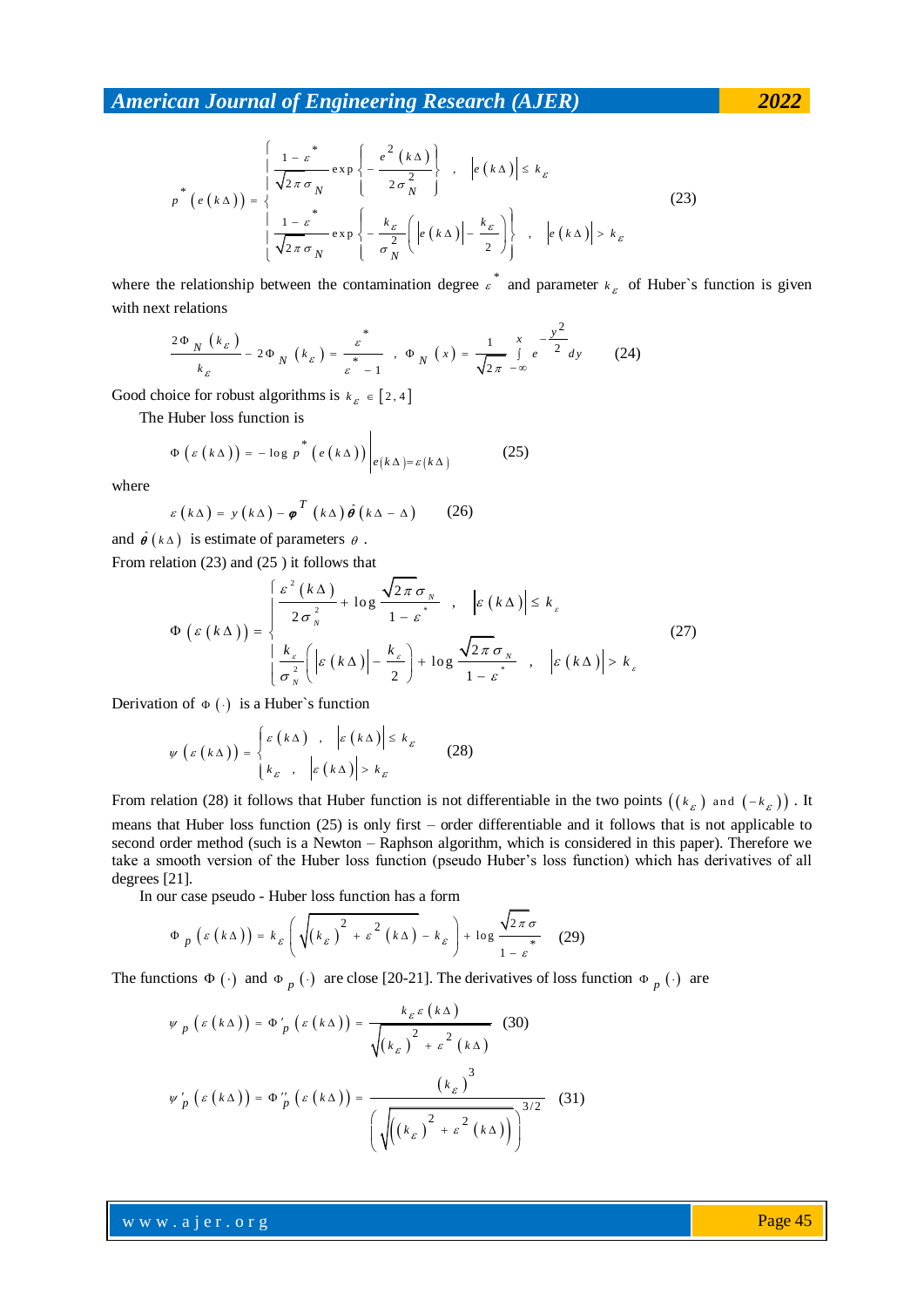The derivatives of  $\psi_p$  (.) (that is pseudo - Huber function) and  $\psi'_p$  (.) are bounded and Lipschitz continuous [21].

According with above discussion and philosophy of Algorithm III from section 2 of the paper we can define next two functionals

$$
J(\boldsymbol{\theta}) = E\left\{\sum_{i=1}^{k} \Phi\left(\varepsilon(i\Delta)\right)\right\}
$$
(32)  

$$
J^{P}(\boldsymbol{\theta}) = E\left\{\sum_{i=1}^{k} \Phi_{p}\left(\varepsilon(i\Delta)\right)\right\}
$$
(33)

The corresponding empirical functionals are

$$
J_k(\boldsymbol{\theta}) = \frac{1}{k} \sum_{j=1}^{k} \sum_{i=1}^{j} \Phi\left(\varepsilon(i\Delta)\right)
$$
(34)  

$$
J_k^p(\boldsymbol{\theta}) = \frac{1}{k} \sum_{j=1}^{k} \sum_{i=1}^{j} \Phi_p\left(\varepsilon(i\Delta)\right)
$$
(35)

We now introduce modified Newton – Raphson method in next form  
\n
$$
\hat{\theta} (k\Delta) = \hat{\theta} (k\Delta - \Delta) - \left[ \nabla_{\theta}^2 J_k^P (\hat{\theta} (k\Delta - \Delta)) \right]^{-1} \left[ \nabla_{\theta} J_k (\hat{\theta} (k\Delta - \Delta)) \right] =
$$
\n
$$
\hat{\theta} (k\Delta - \Delta) - \left[ k \nabla_{\theta}^2 J_k^P (\hat{\theta} (k\Delta - \Delta)) \right]^{-1} \left[ k \nabla_{\theta} J_k (\hat{\theta} (k\Delta - \Delta)) \right]
$$
\nFrom relation (34) it follows that

From relation (34) it follows that  
\n
$$
J_k(\boldsymbol{\theta}) = \frac{1}{k} ((k-1) \frac{1}{k-1} \sum_{j=1}^{k-1} \sum_{i=1}^{j} \Phi(\varepsilon(i\Delta)) + \frac{1}{k} \sum_{i=1}^{k} \Phi(\varepsilon(i\Delta)) =
$$
\n
$$
= \frac{k-1}{k} J_{k-1}(\boldsymbol{\theta}) + \frac{1}{k} \sum_{i=1}^{k} \Phi(\varepsilon(i\Delta))
$$
\n(37)

From last relation we have

$$
kJ_{k}(\boldsymbol{\theta}) = (k-1)J_{k-1}(\boldsymbol{\theta}) + \sum_{i=1}^{k} \Phi\left(\varepsilon\left(i\Delta\right)\right)
$$
(38)

By differentiation of relation (38) and take 
$$
\theta = \hat{\theta} (k\Delta - \Delta)
$$
 one can get  
\n
$$
k \nabla_{\theta} J_{k} (\hat{\theta} (k\Delta - \Delta)) = (k - 1) \nabla_{\theta} J_{k-1} (\hat{\theta} (k\Delta - \Delta)) - \sum_{i=1}^{k} \varphi (i\Delta) \psi (\varepsilon (i\Delta))
$$
\n(39)

Let us supposed that  $\hat{\theta}$  ( $k \Delta - \Delta$ ) is optimal at ( $k \Delta - \Delta$ ), *i.e* 

$$
\nabla_{\theta} J_{k-1} (\hat{\theta} (k\Delta - \Delta)) = 0
$$
 (40)

From (36), (39) and (40) we have  
\n
$$
\hat{\theta} (k\Delta) = \hat{\theta} (k\Delta - \Delta) + \left[ k \nabla \frac{2}{\theta} J_k^p (\hat{\theta} (k\Delta - \Delta)) \right]^{-1} \sum_{i=0}^k \varphi (i\Delta) \psi (\varepsilon (i\Delta))
$$
\n(41)

As for functional (34) one can get for functional (35)  
\n
$$
k \nabla_{\theta} J_{k}^{p} (\hat{\theta} (k\Delta - \Delta)) = (k - 1) k \nabla_{\theta} J_{k-1}^{p} (\hat{\theta} (k\Delta - \Delta)) - \sum_{i=0}^{k} \varphi (i\Delta) \psi_{p} (\varepsilon (i\Delta))
$$
\n(42)

From last relation we have

relation we have  
\n
$$
k \nabla_{\theta}^{2} J_{k}^{p} (\hat{\theta} (k\Delta - \Delta)) = (k - 1) k \nabla_{\theta}^{2} J_{k-1}^{p} (\hat{\theta} (k\Delta - \Delta)) + \sum_{i=0}^{k} \psi'_{p} (\varepsilon (i\Delta)) \varphi (i\Delta) \varphi^{T} (i\Delta)
$$
\n(43)

Let us suppose that  $\hat{\theta}$  ( $k \Delta$ ) lies in neighborhood of  $\hat{\theta}$  ( $k \Delta - \Delta$ ). From that follows

$$
\nabla^2 J_k^p \left( \hat{\boldsymbol{\theta}} \left( k \Delta \right) \right) \cong \nabla^2 J_k^p \left( \hat{\boldsymbol{\theta}} \left( k \Delta - \Delta \right) \right) \tag{44}
$$

By using relations (43) and (44) one can get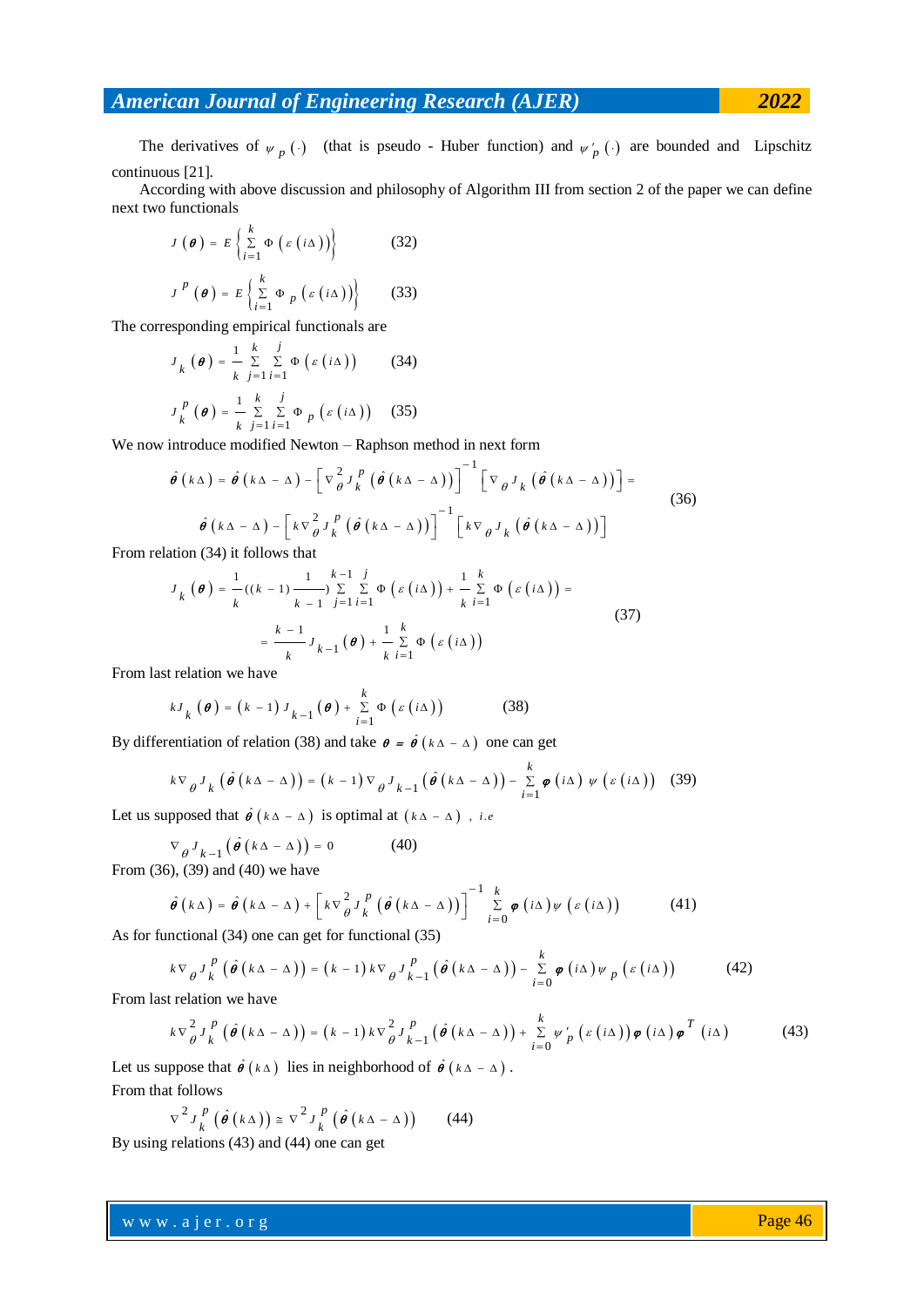From the differential equation:

\n
$$
\nabla^2 J_k^P \left( \hat{\boldsymbol{\theta}} \left( k \Delta - \Delta \right) \right) = (k-1) \nabla^2 \partial^P k_{-1} \left( \hat{\boldsymbol{\theta}} \left( k \Delta - 2 \Delta \right) \right) + \sum_{i=0}^k \psi'_p \left( \varepsilon \left( i \Delta \right) \right) \boldsymbol{\varphi} \left( i \Delta \right) \boldsymbol{\varphi}^T \left( i \Delta \right)
$$
\ntrroduce:

\n(45)

Let us introduce

$$
P(k\Delta) = \left[k\nabla \frac{2}{\theta} J_k^P \left(\hat{\theta}\left(k\Delta - \Delta\right)\right)\right]^{-1} \tag{46}
$$

From last two relations it follows that<br> $P^{-1}(k\Delta) = P^{-1}(k\Delta - \Delta)$ 

$$
\mathbf{P}^{-1} (k\Delta) = \mathbf{P}^{-1} (k\Delta - \Delta) + \sum_{i=0}^{k} \psi'_{p} (\varepsilon (i\Delta)) \boldsymbol{\varphi} (i\Delta) \boldsymbol{\varphi}^{T} (i\Delta)
$$
 (47)

By using relations (41) and (47) it follows that  
\n
$$
\hat{\theta} (k\Delta) = \hat{\theta} (k\Delta - \Delta) + P (k\Delta) \sum_{i=0}^{k} \varphi (i\Delta) \psi ( \varepsilon (i\Delta) )
$$
\n(48)

Arithmetic averages of the resulting iterates are

$$
\vec{\theta}\left(k\Delta\right) = \frac{1}{k}\sum_{i=1}^{k} \hat{\theta}\left(i\Delta\right) \qquad (49)
$$

By using last relation we have

last relation we have  
\n
$$
\overline{\theta}(k\Delta) = \frac{1}{k} \left( \sum_{i=1}^{k-1} \hat{\theta}(i\Delta) + \hat{\theta}(k\Delta) \right) = \frac{k-1}{(k-1)k} \sum_{i=1}^{k-1} \hat{\theta}(i\Delta) + \frac{1}{k} \hat{\theta}(k\Delta) =
$$
\n
$$
\frac{k-1}{k} \overline{\theta}(k\Delta - \Delta) + \frac{1}{k} \hat{\theta}(k\Delta) = \overline{\theta}(k\Delta - \Delta) - \frac{1}{k} \overline{\theta}(k\Delta - \Delta) + \frac{1}{k} \hat{\theta}(k\Delta)
$$
\n(50)

We will make modification of gain of stochastic procedure (48)

a) Convert the matrix gain to scalar gain

$$
r\left( k\Delta \right) =tr\textbf{\textit{P}}^{-1}\left( k\Delta \right)
$$

b) Further modification of scalar gain according with Algorithm I – Algorithm III 1 1  $, -< \gamma < 1$  $\mathbf{1}$ 

$$
\frac{\gamma}{r(k\Delta)}\,,\quad \frac{\gamma}{2} < \gamma <
$$

By using relations (28), (31), (48), (50 – (52) we have next accelerated algorithm **Algorithm – 1** 

(Acceleration is based on averaging in both iterates and observations)  
\n• 
$$
\hat{\theta}(\kappa \Delta) = \hat{\theta}(\kappa \Delta - \Delta) + \frac{1}{r(\kappa \Delta)} \sum_{i=0}^{k} \varphi(i\Delta) \psi(\varepsilon(i\Delta)) , \frac{1}{2} < r < 1
$$
 (53)

• 
$$
r(k\Delta) = r(k\Delta - \Delta) + \sum_{i=0}^{k} \psi'_{p} ( \varepsilon (i\Delta) ) \left\| \boldsymbol{\varphi} (i\Delta) \right\|^{2}
$$
 (54)

• 
$$
\varepsilon (k\Delta) = y (k\Delta) - \varphi^T (k\Delta) \hat{\theta} (k\Delta - \Delta)
$$
 (55)  

$$
\varepsilon (k\Delta), \quad \varepsilon (k\Delta) = \varepsilon (k\Delta) \hat{\theta} (k\Delta)
$$

• 
$$
\psi\left(\varepsilon\left(k\Delta\right)\right) = \begin{cases} \varepsilon\left(k\Delta\right) & , & \left|\varepsilon\left(k\Delta\right)\right| \leq k_{\varepsilon} \\ k_{\varepsilon} & , & \left|\varepsilon\left(k\Delta\right)\right| > k_{\varepsilon} \end{cases}, \quad k_{\varepsilon} \in [2, 4] \tag{56}
$$

$$
\bullet \qquad \psi'_p(\varepsilon(k\Delta)) = \frac{(\kappa_\varepsilon)^3}{\left(\sqrt{((\kappa_\varepsilon)^2 + \varepsilon^2(k\Delta))}\right)^{3/2}}
$$
(57)

• 
$$
\vec{\theta} \left( k \Delta \right) = \vec{\theta} \left( k \Delta - \Delta \right) - \frac{1}{k} \vec{\theta} \left( k \Delta - \Delta \right) + \frac{1}{k} \hat{\theta} \left( k \Delta \right) \qquad (58)
$$

Initial conditions

$$
\hat{\boldsymbol{\theta}}(0) = \boldsymbol{\theta}, \, \overline{\boldsymbol{\theta}}(0) = \boldsymbol{\theta}, \, r(0) = 1 \quad (59)
$$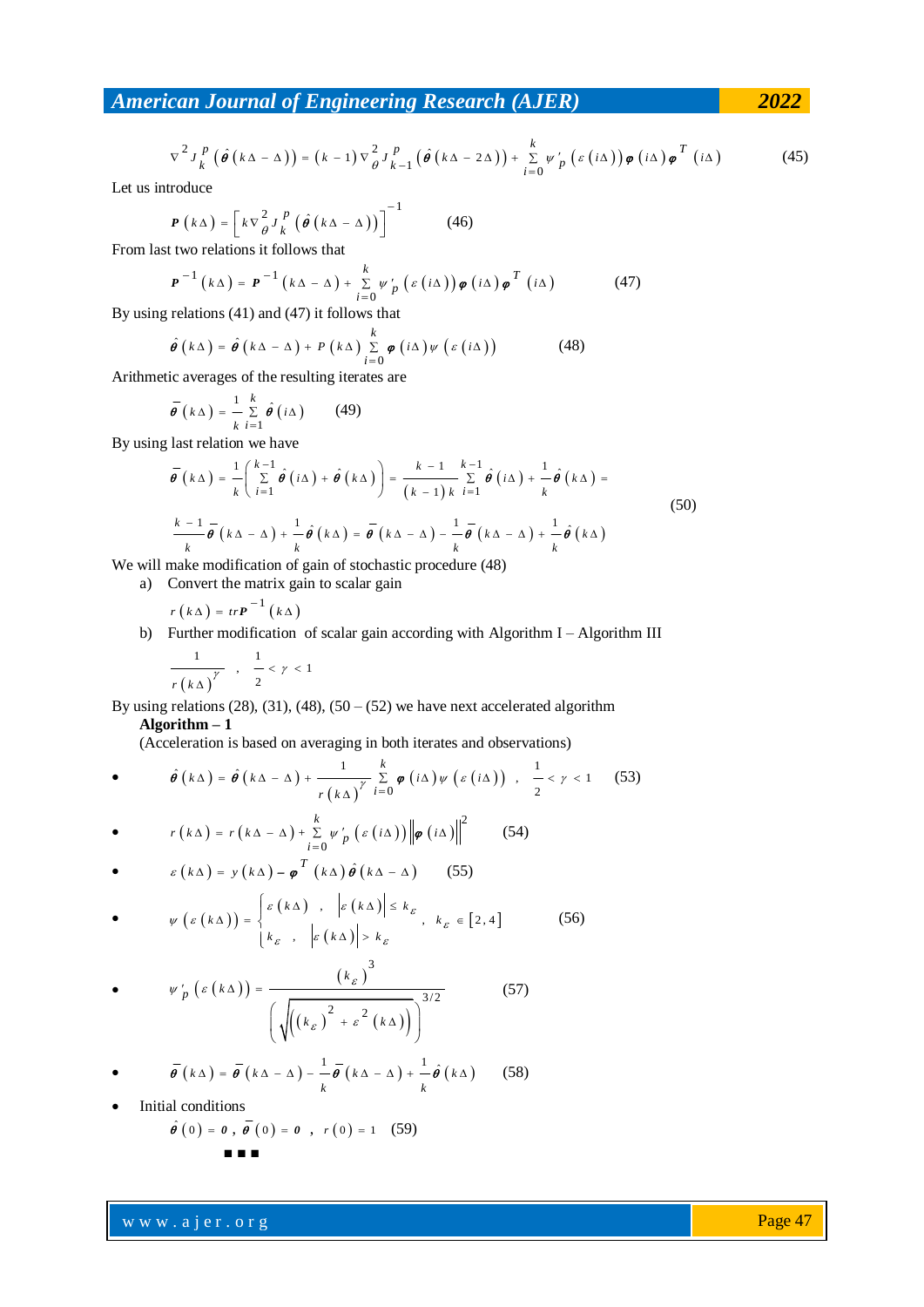The problem with the identification of FIR model is that order of model is unknown. For model order estimation we propose robust version of BIC criterion. The algorithm for that criterion has a form

**Algorithm – 2** 

(Robust order determination of FIR model)

- Dimension of parameter
- $p = \dim \boldsymbol{\theta}$  (60)
- N number of observations

• N-number of observations  
\n• 
$$
BIC(p, N) = \log \left( \frac{1}{N} \sum_{j=1}^{N} \sum_{i=1}^{j} \Phi \left( \varepsilon(i, p) \right) \right) + \frac{p \log N}{N}
$$
(61)

• 
$$
\varepsilon(i, p) = y(i) - \varphi^{T}(i, p) \overline{\theta}(N, p)
$$
 (62)  
\n
$$
\varphi(\varepsilon(k\Delta)) = \begin{cases}\n\frac{\varepsilon^{2}(k\Delta)}{2\sigma_{N}^{2}} + \log \frac{\sqrt{2\pi}\sigma_{N}}{1 - \varepsilon^{*}} , & |\varepsilon(k\Delta)| \leq k_{\varepsilon} \\
\frac{k_{\varepsilon}}{\sigma_{N}^{2}} \left( |\varepsilon(k\Delta)| - \frac{k_{\varepsilon}}{2} \right) + \log \frac{\sqrt{2\pi}\sigma_{N}}{1 - \varepsilon^{*}} , & |\varepsilon(k\Delta)| > k_{\varepsilon}\n\end{cases}
$$
(63)

Order of the model

$$
\hat{p}(N) = \underset{p}{\arg\min} B(p, N) \qquad (64)
$$

$$
\ldots \vphantom{\sum_{X_X}^X}
$$

Practical identification of FIR model (parameter and order) is based on simultaneous application of both **Algorithm -1** and **Algorithm -2** for different values of  $p$ . The minimum of criterion BIC  $(p, N)$ , for all

 $p$ , determines the order of the model. For  $p$  for which criterion BIC( $p$ ,  $N$ ) has minimal value Algorithm -1 gives the value of parameter  $\theta$  of FIR model.

#### *Second stage (identification of fast OE model)*

In the previous stage it is identified FIR model (18). Using that model the prediction of noise free outputs is

$$
y_a (k\Delta + j) = \boldsymbol{\varphi}^T (k\Delta + j) \hat{\boldsymbol{\theta}} (k\Delta)
$$
,  $j = 0, 1, 2, ..., \Delta - 1$  (65)

According with philosophy of output-error method the values  $y_a$  (.) can be considered as outputs of auxiliary model.

Let us form the next vectors

$$
\theta_{s}^{T} = \begin{bmatrix} a_{1}, a_{2}, \dots a_{n}, b_{1}, b_{2}, \dots b_{m}, \end{bmatrix} (66)
$$
  
\n
$$
\varphi_{0}^{T} (k) = \begin{bmatrix} -y_{a} (k-1), \dots, -y (k-n), u (k-1), \dots, u (k-m) \end{bmatrix}
$$
  
\nThe vector form of model is  
\n
$$
y (k) = \varphi_{0} (k) \theta_{s} + e (k)
$$
 (68)

Identification of parameter  $\theta_s$  we perform by application of **Algorithm – 1**. For above considerations it follows that the identification of fast rate model consists of two steps: (i) identification of FIR model in dual – rate setting by using accelerated recursive algorithm (Algorithm  $- 1$ ) and BIC information criterion (Algorithm  $- 2$ ); (ii) based on output error method philosophy FIR model is used for calculation of model output which, together with input signals, form information vector  $\varphi_0(\cdot)$ . Further is applied Algorithm – 1 for identification of vector

parameter  $\boldsymbol{\theta}_s$ .

#### **IV. SIMULATIONS**

Let us suppose that fast discrete – time model has a next form.

$$
y(k) = \frac{B(q^{-1})}{A(q^{-1})}u(k) + e(k)
$$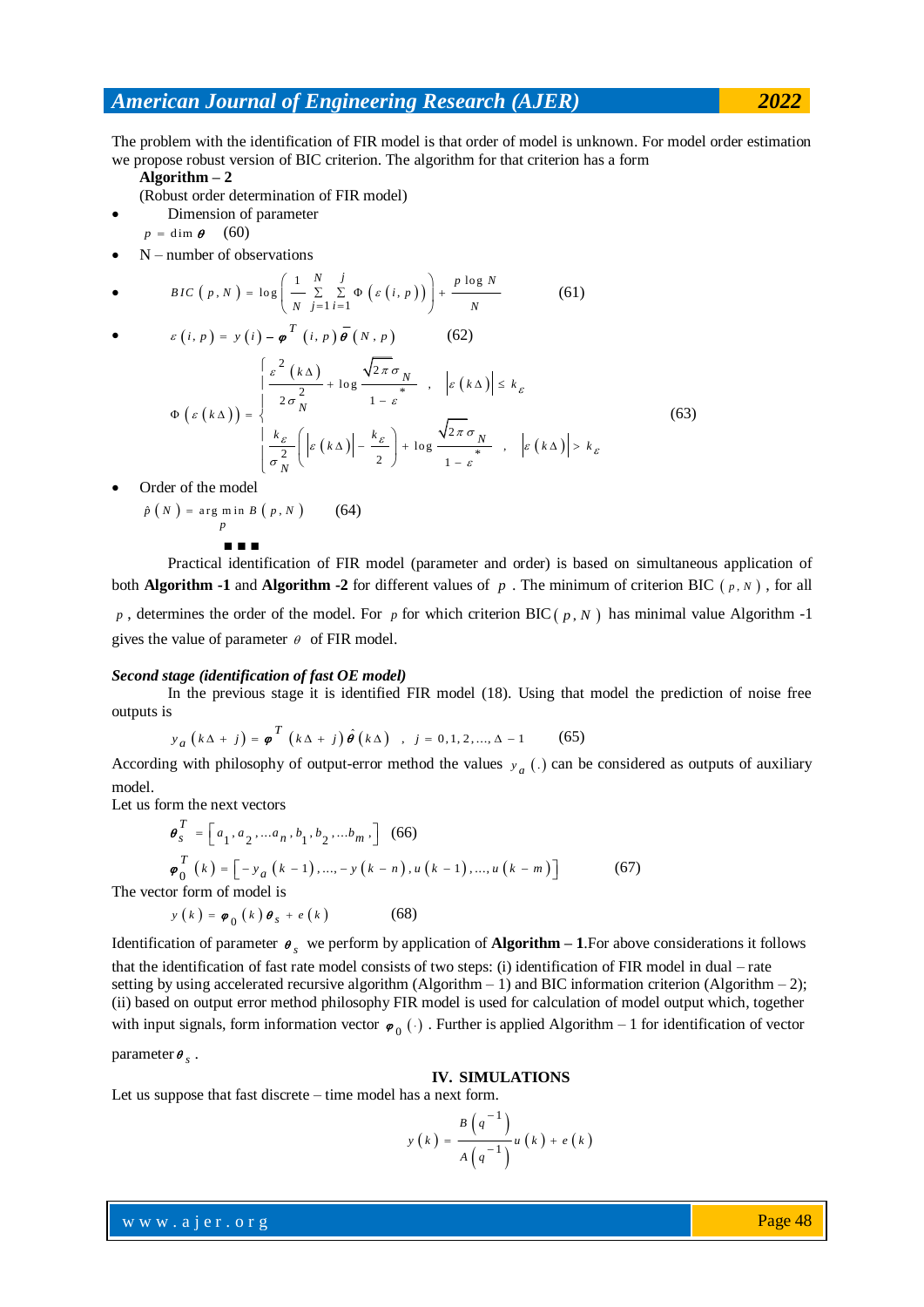$$
A\left(q^{-1}\right) = 1 - 1.5q^{-1} + 0.7q^{-2}
$$

$$
B\left(q^{-1}\right) = q^{-1} + 0.5q^{-2}
$$

The input  $\{u(k)\}\$ is generated with uniform distribution on  $[-1,1]$ . It is supposed that stochastic disturbance has a non-Gaussian distribution

$$
e \Box \left(1-\varepsilon^*\right)N\left(0.\sigma_N^2\right)+\varepsilon^*N\left(0.\sigma_2^2\right)
$$

where  $N(0, \sigma^2)$  is Gaussian distribution with zero mean and variance  $\sigma^2$ . In all simulation it is supposed that

$$
\sigma_N^2 = 1
$$
,  $\sigma_N^2 = 100$ ,  $N = 3000$ ,  $\Delta = 2$ ,  $k_{\varepsilon} = 3$ 

The form of estimation error is

$$
E_{k} = \log \left\| \overline{\theta}_{s} \left( k \right) - \theta_{s} \right\|^{2}
$$

We will consider next types of errors

SA – standard stochastic approximation algorithm (relation (2))

ACC – accelerated stochastic approximation algorithm (Algorithm-1)

First we will determine parameter and order of FIR model. Results of simulations are

| p  | BIC(p, N) |
|----|-----------|
|    | 1.4988    |
|    | 1.4785    |
| 8  | 1.3386    |
| Q  | 1.4571    |
| 10 | 1.4755    |

We see that order of FIR model is  $p = 8$ .

The parameter of that FIR model is

$$
\boldsymbol{\theta}^T = \begin{bmatrix} 1.10, 1.73, 2.40, 1.95, 1.47, 0.79, 0.03, -0.24 \end{bmatrix}
$$

Further we consider estimation of parameters  $a_i$  (1, 2, ..., *n*) and  $b_j$  (1, 2, ..., *m*)



**Fig. 1** Comparison of SA and ACC,  $\varepsilon^* = 0.2$ ,  $\gamma = 0.75$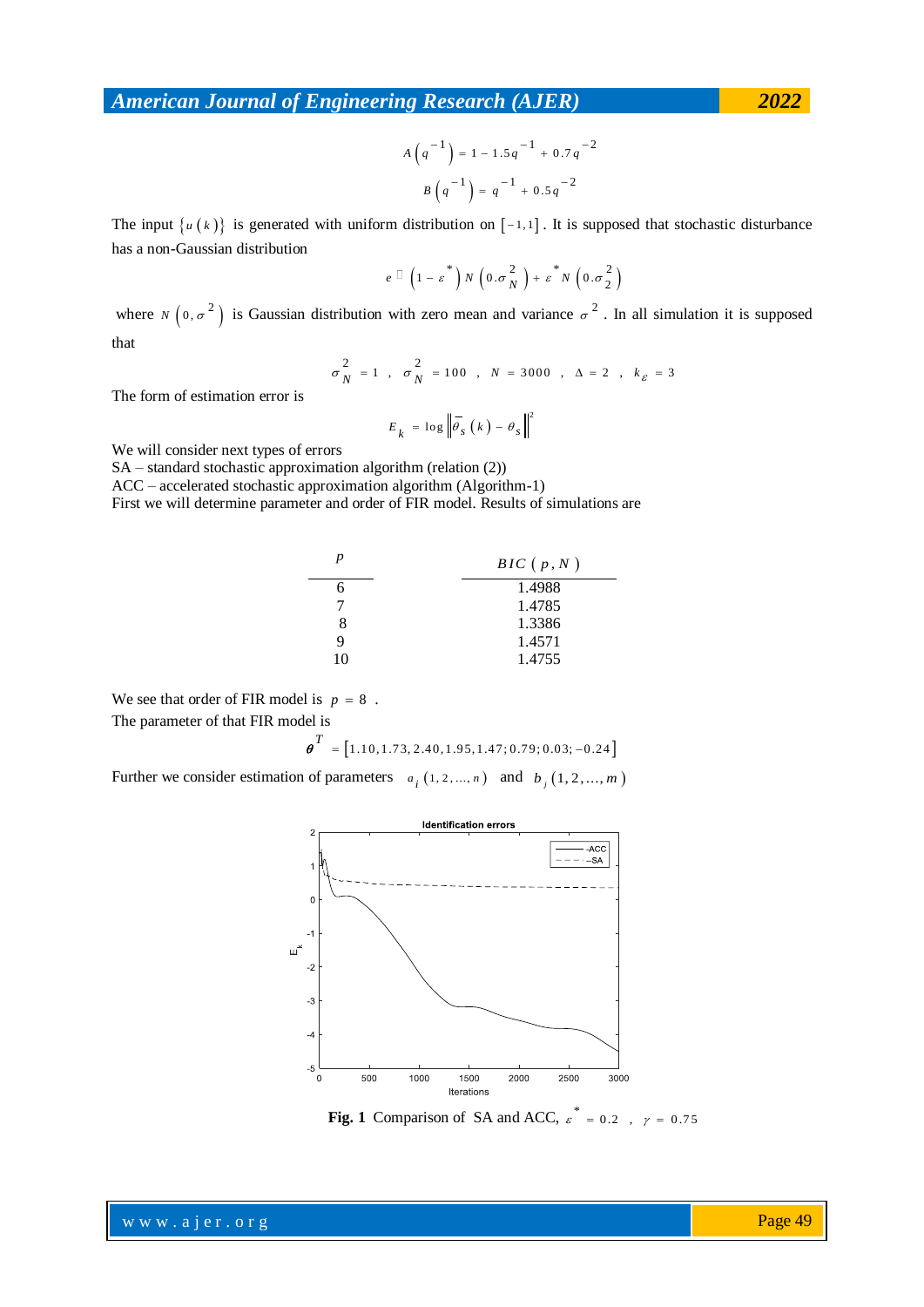

**Fig. 2** Comparison of SA and ACC,  $\epsilon^* = 0.1$ ,  $\gamma = 0.75$ 

Next two figures consider influence of parameter  $\gamma$  estimation errors



**Fig. 3** Comparison of SA and ACC,  $\varepsilon^*$  $= 0.2$ ,  $\gamma = 0.6$ 



**Fig. 4** Comparison of SA and ACC,  $\varepsilon^* = 0.2$ ,  $\gamma = 0.85$